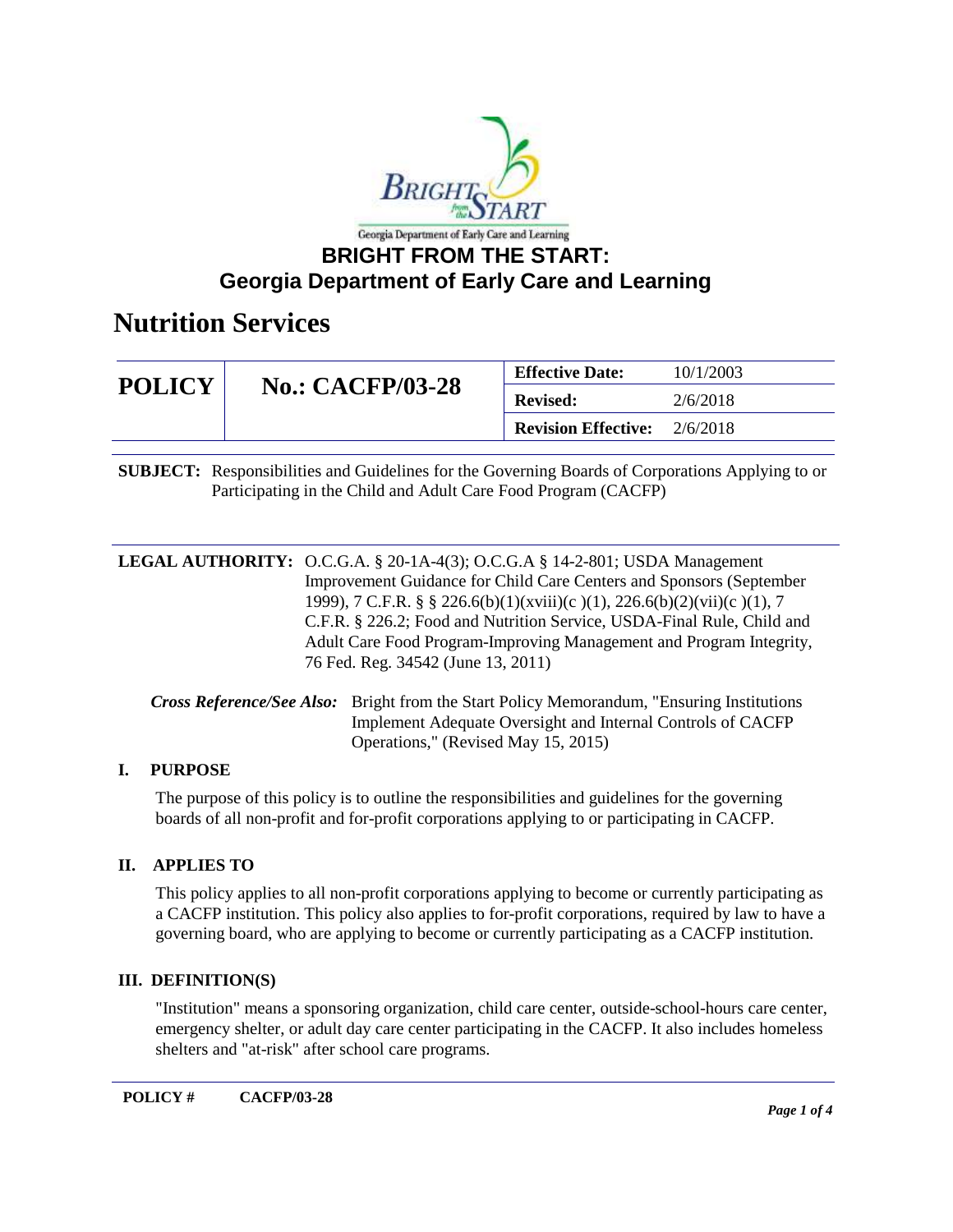# **Nutrition Services**

| <b>POLICY</b> | <b>No.: CACFP/03-28</b> | <b>Effective Date:</b>     | 10/1/2003 |
|---------------|-------------------------|----------------------------|-----------|
|               |                         | <b>Revised:</b>            | 2/6/2018  |
|               |                         | <b>Revision Effective:</b> | 2/6/2018  |

"Non-profit institution" means any corporation, trust, association, cooperative, or other organization that is operated primarily for scientific, educational, service, charitable, or similar purposes in the public interest; is not organized primarily for-profit; and uses its net proceeds to maintain, improve, or expand the operations of the organization.

"For-profit Institution" means a business, corporation or other organization whose primary goal is to earn a profit. For-profit institutions do not qualify for tax-exempt status.

"Corporation" means a body formed and authorized by law to act as a single person although constituted by one or more persons and legally endowed with various rights and duties including the capacity of succession.

#### **IV. POLICY**

Federal regulations state all non-profit institutions and for-profit institutions applying to or participating in the CACFP must have internal controls and other management systems in effect to ensure fiscal accountability in accordance with the requirements of 7 C.F.R. § 226. One of the many ways an institution must demonstrate Program accountability is by ensuring that it has adequate oversight of the Program as defined by Federal and State statutes and the requirements of its governing board.

The following guidance applies to all non-profit and for-profit corporations.

Federal regulations require that a corporation's governing board must: 1) meet on a regular basis; and 2) have the authority to hire and fire the institution's executive director (i.e., the board must be independent of the executive director's control) [7 CFR 226.2]. It is a critical aspect of the board's ability to provide adequate oversight of the Program. Federal guidance emphasizes that the governing boards which include an executive director/CACFP director, other sponsor officials, and/or members of their families cannot perform the type of independent oversight required for the corporation's successful operation of Program.

Georgia law requires all corporations to have a board of directors unless the corporation is a statutory close corporation meeting the requirements of O.C.G.A § 14-2-922 or a signed shareholder agreement has eliminated the board of directors. A for-profit corporation's board of directors must consist of at least one member. The code further states that, "all corporate powers shall be exercised by or under the authority of the board of directors of the corporation, and the business and affairs of the corporation shall be managed by or under the direction, and subject to oversight, of its board of directors, subject to any limitation set forth in the articles of incorporation, in rights, options, or warrants permitted by paragraph (2) of subsection (d) of Code Section 14-2-624, or except as provided in an agreement among the shareholders meeting the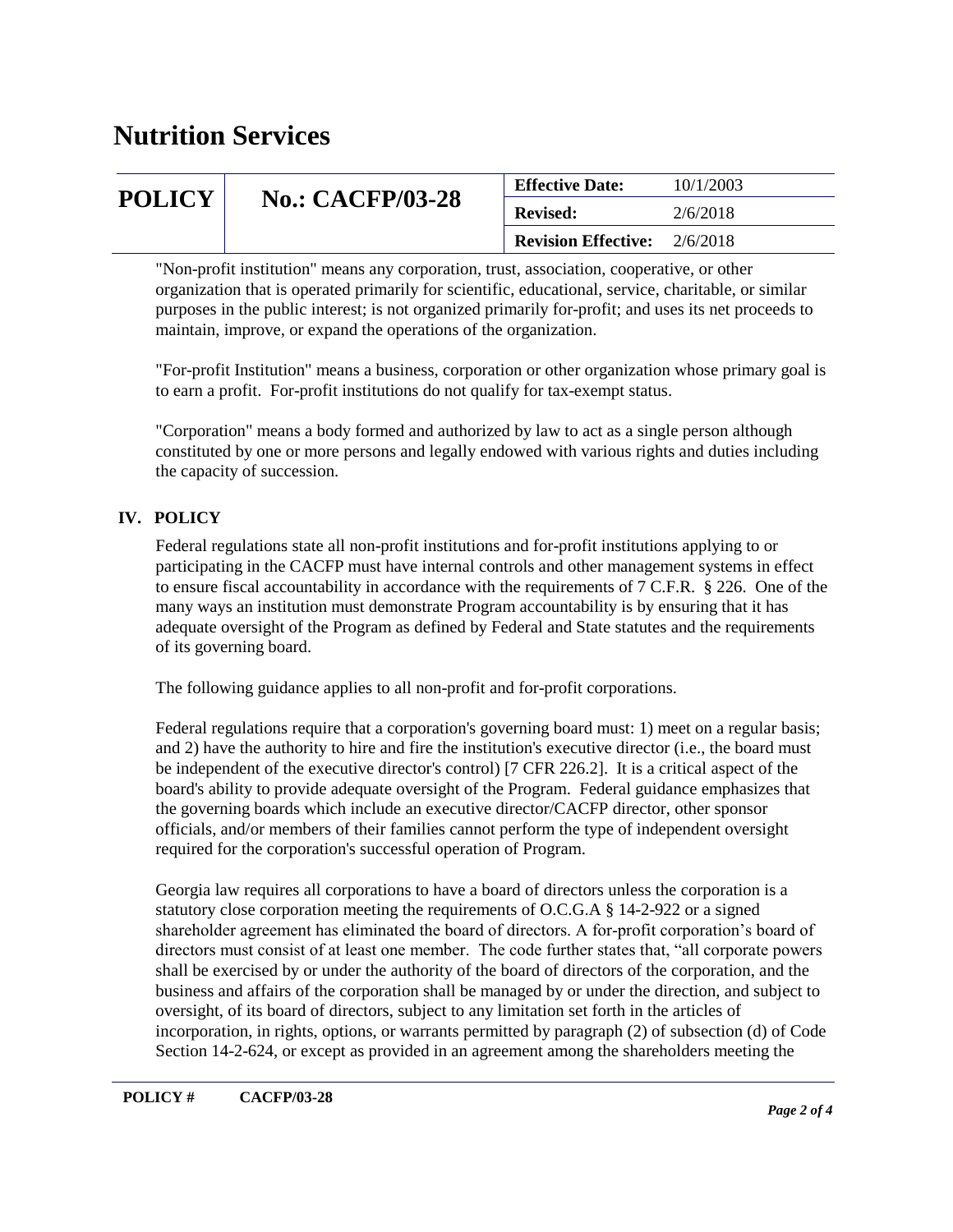# **Nutrition Services**

| <b>POLICY</b> | <b>No.: CACFP/03-28</b> | <b>Effective Date:</b>     | 10/1/2003 |
|---------------|-------------------------|----------------------------|-----------|
|               |                         | <b>Revised:</b>            | 2/6/2018  |
|               |                         | <b>Revision Effective:</b> | 2/6/2018  |

requirements of Code Section 14-2-732 [O.C.G.A. § 14-2-801(b)].

All non-profit corporations and all for-profit corporations that have a board of directores must perform the following functions:

- a. Meet applicable Federal and State statutes and requirements;
- b. Be responsible for policy setting, fiscal guidance, and ongoing governance;
- c. Regularly review the corporation's policies, program and budgets;
- d. Establish policies for the corporation;
- e. Select and evaluate the Executive Director
- f. Provide fiscal guidance;
- g. Approve decisions about compensation of employees and other parties providing services;
- h. Ensure the establishment and implementation of written codes of conduct and performance of employees engaged in awards and administration of contacts; and
- i. Possess Program knowledge and have operational oversight.

Additionally, all non-profit corporations must meet the definition of an independent governing board of directors per Federal requirements. All for-profit corporations that have a board consisting of two or more persons must also meet the definition of an independent governing board of directors per Federal requirements. Therefore, based on aforementioned Federal and State guidance and in an effort to preserve the board's independence, the following are additional guidelines corporations must include in their governing boards policies to maintain compliance with the CACFP and Federal regulations.

- 1. The executive director/CACFP director, owner, other sponsor officials, and/or members of their families are prohibited from serving as Chairman of the Board.
- 2. The board must be comprised of a majority (51 percent or more) of members of the community who are not financially interested in its activities, or relatives of staff members or to each other.
- 3. Board members are prohibited from voting on decisions relating to their own compensation (or the compensation for a relative).
- 4. There must be a segregation of duties for Program staff who also serve on the board.